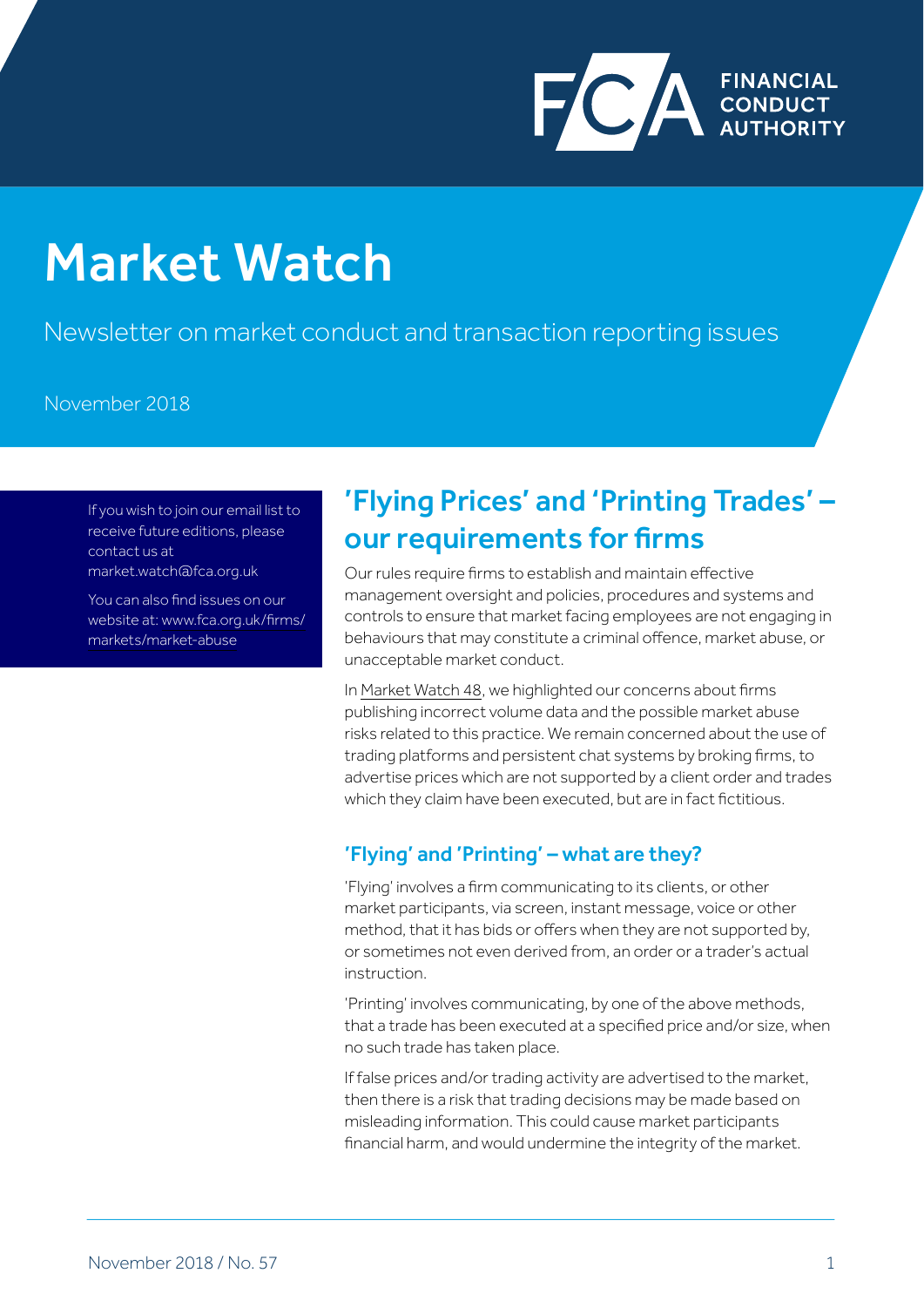#### Our Assessment

MAR and MiFID II define what constitutes unacceptable conduct and practice. This includes behaviour that amounts to giving false or misleading impressions to the market. Some firms have responded by implementing appropriate changes to the ways in which they communicate prices or advertise trades. For example, making a clear distinction between a price which is supported by an order or a trader's bid or offer and one which is indicative only.

#### Areas of concern

We believe that these practices may amount to criminal offences and/or market abuse and/or unacceptable market conduct in breach of the our Principles for Businesses $^{\text{1}}$ .

Firms should have appropriate oversight and systems and controls in place to ensure that the instructions which employees place on trading venues, or share via persistent chat systems and trades which they publicly report, do not give false or misleading impressions of the market. This includes the supply of, or the demand for, or the price or value of the instrument in question.

In addition to the obligations that rest upon firms, approved persons must act with integrity and observe proper standards of market conduct in carrying out their accountable functions. Individuals performing an [accountable higher management](https://www.handbook.fca.org.uk/handbook/glossary/G3543a.html)  [function](https://www.handbook.fca.org.uk/handbook/glossary/G3543a.html) must exercise due skill, care and diligence in managing the business of the [firm](https://www.handbook.fca.org.uk/handbook/glossary/G430.html) for which they are responsible.

### **Next steps for firms**

You should consider the points raised here about 'printing' and 'flying' and the processes that your firm has in place for training and informing staff about the potentially abusive nature of these practices. In addition, you should review the degree to which your firm can monitor trading platforms and persistent chat systems to identify instances of 'printing' and 'flying'. If you identify any areas of concern, we expect your firm to conduct an assessment. If these practices have occurred you must inform the FCA.

#### Relevant rules to consider

#### PRIN principles for business

Principle 1 requires firms to conduct their business with integrity.

Principle 3 requires firms to take reasonable care to organise and control its affairs responsibly and effectively, with adequate risk management systems.

Principle 5 requires firms to observe proper standards of market conduct.

Principle 11 requires firms to deal with their regulators in an open and cooperative way, and to disclose to the regulator appropriately anything relating to the firm of which that regulator would reasonably expect notice.

<sup>1</sup> [www.handbook.fca.org.uk/handbook/PRIN.pdf](http://www.handbook.fca.org.uk/handbook/PRIN.pdf)